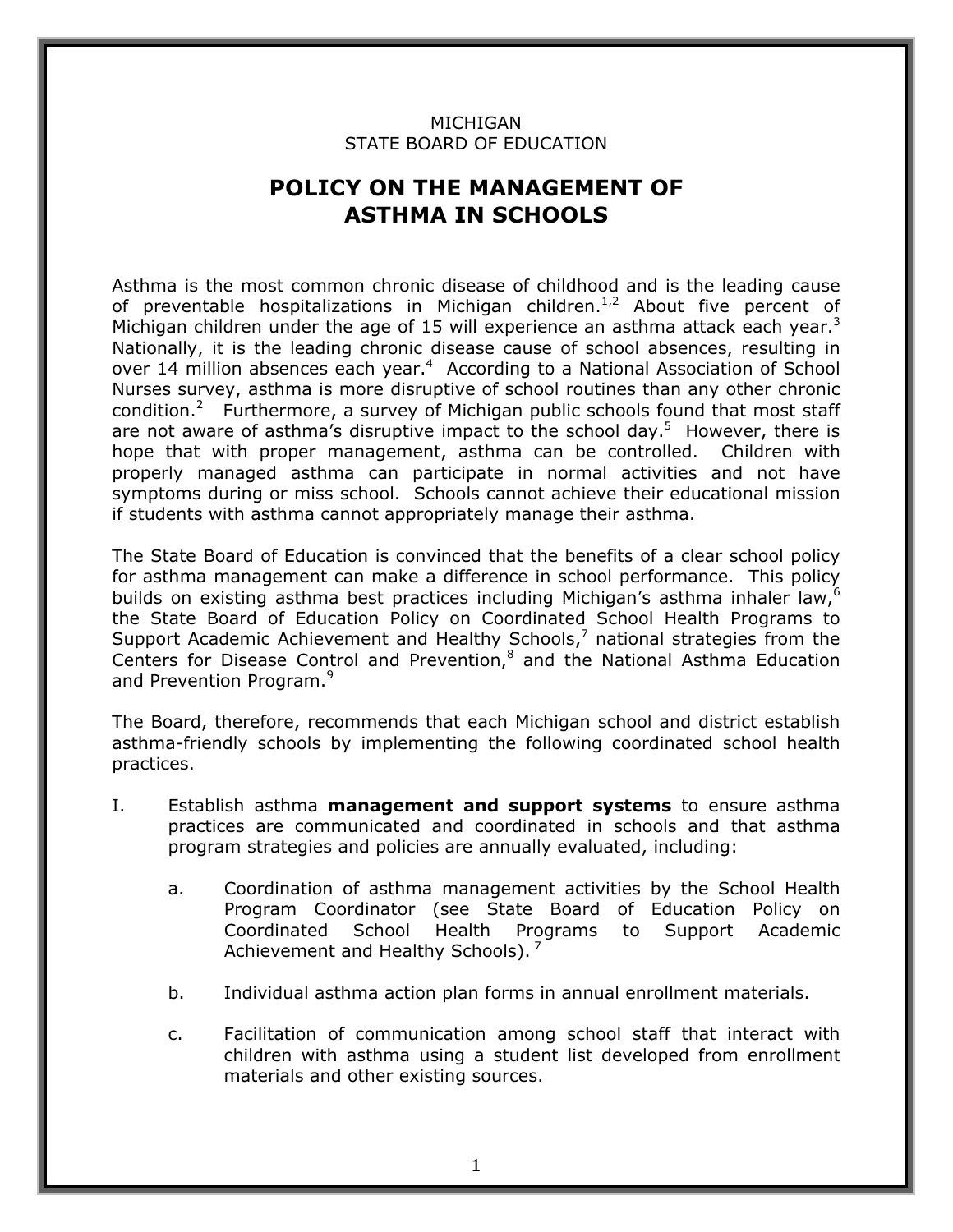d. A system to make staff aware of school policy on acute and routine management of asthma, including information on signs of an asthma attack, asthma medication and administration, and emergency protocols for handling asthma exacerbations in "unusual" situations such as field trips.

## II. Provide **appropriate school health and mental health services** for students with asthma, including:

- a. Procedures to obtain, maintain, and utilize written asthma action plans, signed by the child's physician, for every student with asthma.
- b. A standard emergency protocol in place for students in respiratory distress if they do not have a written asthma action plan on site.
- c. Policies that ensure students have immediate access to asthma medications at all times and that allow students to self-carry and selfadminister asthma medications, inhalers, and Epi-Pens, as prescribed by a medical professional and approved by parents or legal guardian.
- d. Smoking prevention and cessation programs for students and staff.
- e. Case management for students with frequent school absences, school health office visits, emergency department visits, or hospitalizations due to asthma.
- f. Access to a consulting health professional for the district to address asthma questions.
- III. Provide asthma education and awareness programs for students and staff, including:
	- a. Education programs for students with asthma on asthma basics, selfmanagement, and emergency response.
	- including classroom teachers, physical education teachers, coaches, b. Professional development training for all school staff on asthma basics, asthma management, trigger management, and emergency response secretaries, administrative assistants, playground aides, principals, facility and maintenance staff, food service staff, and bus drivers.
	- c. Asthma awareness and lung health education as part of health education curricula and other curricula areas.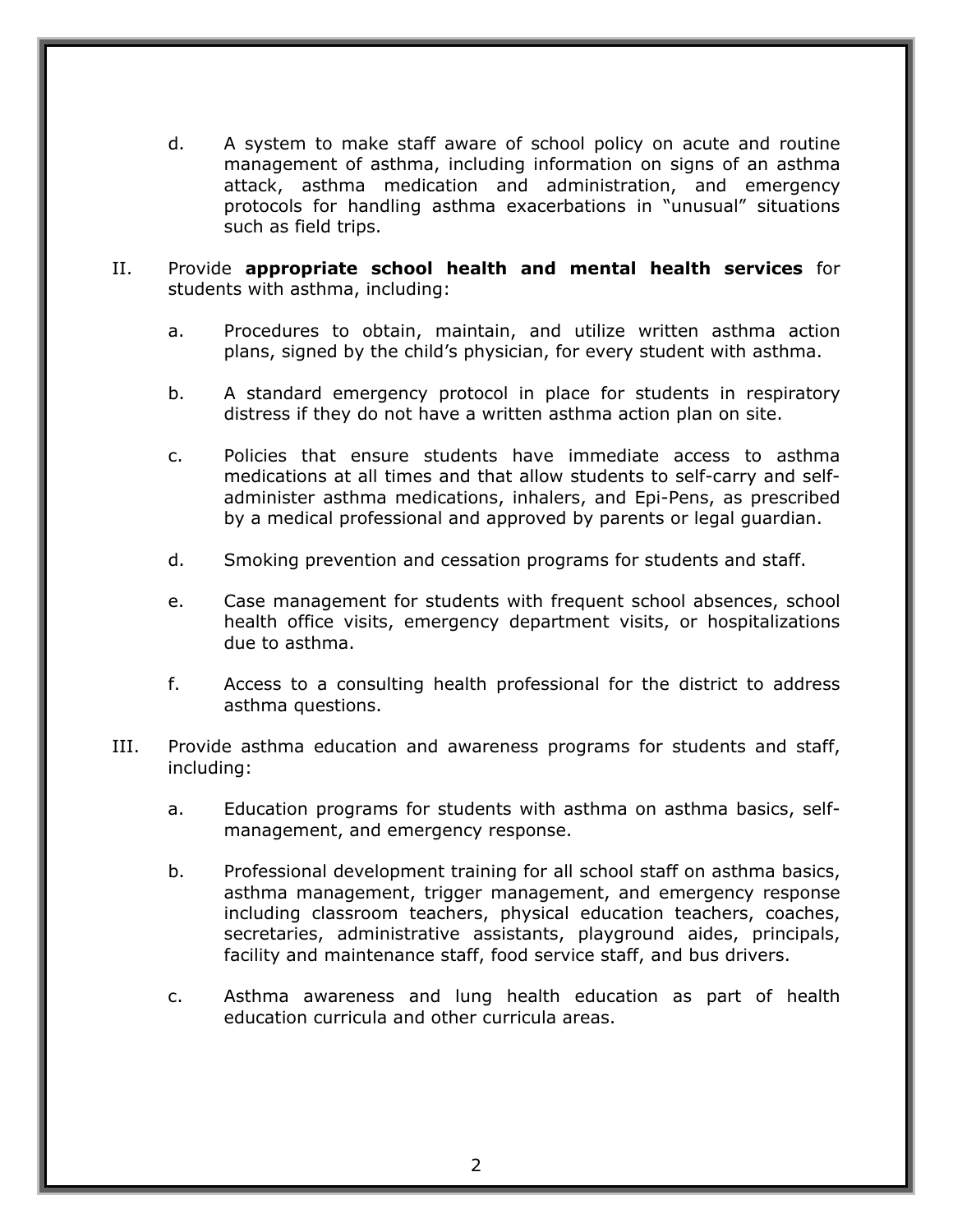- IV. Take actions to reduce **asthma trigger exposure** to promote a **safe and healthy school environment** by the development/adoption of the following policies and practices:
	- school-sponsored events both on and off school property. a. A tobacco-free school policy that is 24-hours per day, 7 days a week, on all school property, in any form of school transportation, and at
	- b. Prevent indoor and outdoor air quality problems by implementing best practice policies for common issues such as: preventative maintenance on heating/cooling systems; construction and remodeling projects; bus idling and retrofitting; integrated pest management techniques and pesticide application notification; cleaning practices that address fumes, dust mites, and molds; chemicals and solutions storage; and the presence of warm-blooded animals in the classroom.
	- c. Limit student outdoor activity on high ozone and extremely cold days.
- V. Provide students with asthma safe, enjoyable physical education and **activity opportunities,** including:
	- a. Full participation in physical activities when students are well.
	- b. Modified activities as indicated by student's asthma action plan, 504 plan, or Individualized Education Plan (IEP).
	- c. Access to preventative medications before activity (as prescribed by their providers) and immediate access to emergency medications during activity.
	- d. Communication regarding student health status between parents, physicians, coaches, and physical education teachers.
- VI. Coordinate school, family, and community efforts to better manage asthma symptoms and reduce school absences among students with asthma, including:
	- a. Obtaining written parental permission for school health staff and primary care providers to share student health information.
	- b. Communicating between all caregivers and providers including, but not limited to, a yearly update of the asthma action plan.
	- c. Educating, supporting, and involving family members in efforts to better manage students' asthma.